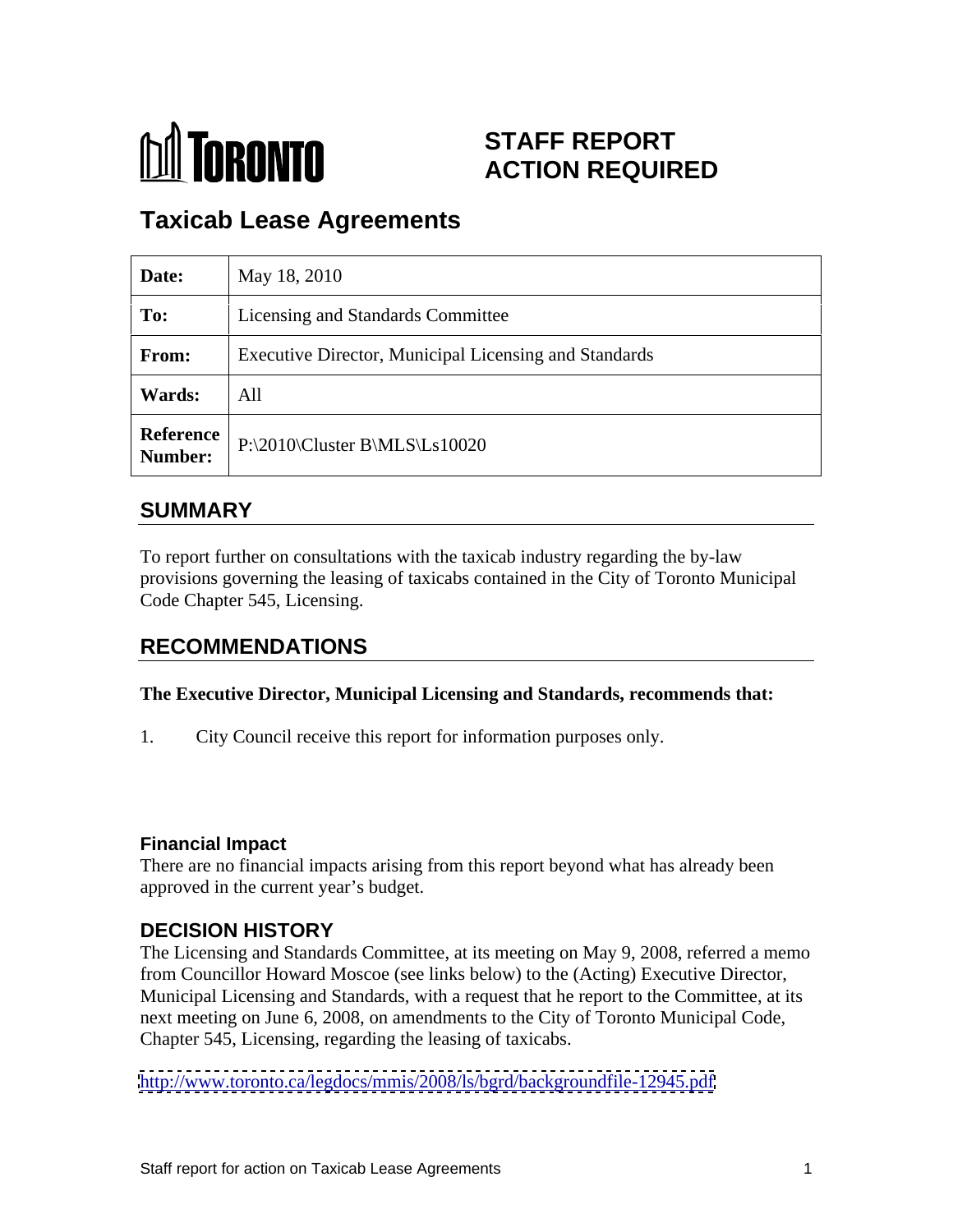#### <http://www.toronto.ca/legdocs/mmis/2008/ls/bgrd/backgroundfile-12946.pdf>

Additionally, at its meeting of February 10, 2010, the Licensing and Standards Committee was in receipt of a letter, dated February 2, 2010, (see the link below) regarding a review of the licensing provisions relative to taxicab leasing. <http://www.toronto.ca/legdocs/mmis/2010/ls/bgrd/backgroundfile-27168.pdf>

The Licensing and Standards Committee referred the letter (February 2, 2010) from Councillor Denzil Minnan-Wong to the Executive Director, Municipal Licensing and Standards, with a request to report back to the Committee on March 10, 2010 on the feasibility of requiring taxi plate owners to enter into contracts with lessees for the life of the vehicle (three years).

Further to this the Licensing and Standards Committee, at its meeting on March 10, 2010, considered a report dated February 26, 2010, from the Executive Director, Municipal Licensing and Standards, (see the link below) regarding taxicab lease agreements.

#### <http://www.toronto.ca/legdocs/mmis/2010/ls/bgrd/backgroundfile-27955.pdf>

The Licensing and Standards Committee, after consideration of the report referenced above, gave the following direction to the Executive Director, Municipal Licensing and Standards:

- 1. Requested the Executive Director, Municipal Licensing and Standards Division to:
	- a. continue consultations on the issue of the terms and conditions of taxicab leasing found in the City of Toronto Municipal Code, pending a further report to the Licensing and Standards Committee from the Executive Director, Municipal Licensing and Standards and the City Solicitor on taxicab leasing.
	- b. report on the feasibility of:
		- i. requiring plate owners to enter into contracts with lessees for the life of the vehicle without just cause;
		- ii. extending the notice provision for terminating a contract to one year;
		- iii. developing measures to enforce current City by-laws requiring owners to purchase their own vehicle.
- 2. Prior to reporting out on this matter, requested the Executive Director, Municipal Licensing and Standards to meet with taxi owners and lessees to discuss options for resolving the issue of taxicab leases.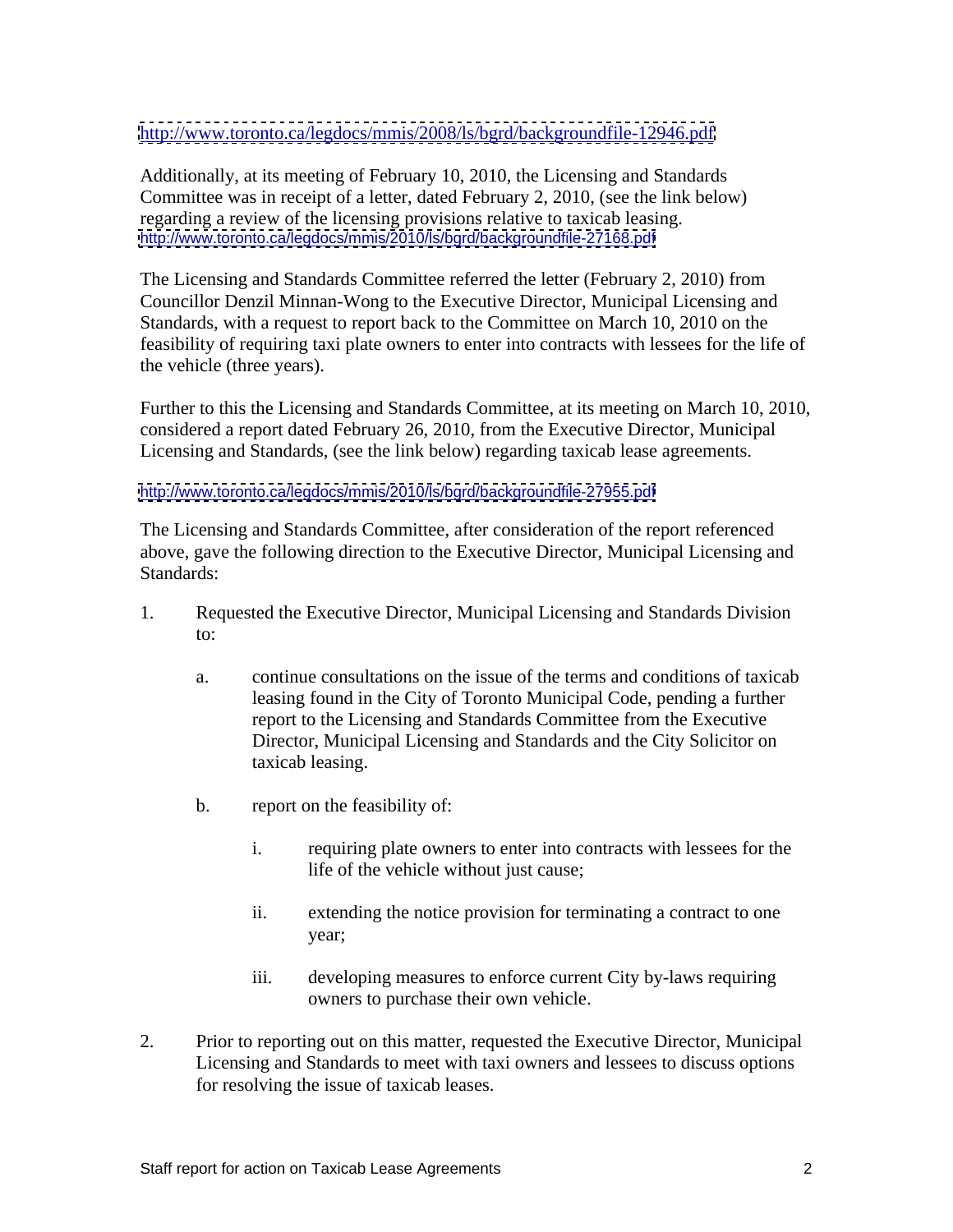### **ISSUE BACKGROUND**

The issue of the current terms and provisions regarding taxicab lease agreements is of particular interest to the Licensing and Standards Committee.

## **COMMENTS**

### **Taxicab Industry Consultations**

On April 28, 2010, staff of Municipal Licensing and Standards (MLS) facilitated a Taxicab Industry workshop at its training facility at 1530 Markham Road. This workshop was attended by stakeholders representing all areas of the taxicab industry, including taxicab owners, taxicab drivers, taxicab brokers and designated agents.

The issue of taxicab lease agreements was discussed with the taxicab industry members in attendance. The discussions did not result in a consensus of opinion regarding further recommendations regarding the issue of taxicab lease agreements.

### **Leases for the Life of the Vehicle**

The City could, if legally feasible, allow for leases to be for the life of a vehicle without just cause to terminate the lease for a vehicle used as a taxicab. However, this would require an amendment to the City of Toronto Municipal Code, Chapter 545, Licensing, to include a listing of all the possible situations which would constitute just cause for the termination of a particular lease. The creation of this type of list would require that the City anticipate every situation where just cause existed or continually amend the Code to address the various types of just cause as they arose.

## **Extending the Lease Termination Notice to One Year**

The extension of the lease termination notice to one year from the current seven day period would create a situation where either a taxicab owner or a lessee would not be permitted to remove themselves from a lease agreement where the parties were in conflict.

The decision to enter into a lease agreement for the operation of a taxicab is a private contractual decision to be made by the owner and lessee of the taxicab and the term of the lease is a matter of negotiation between the two parties. Therefore, the time period for the lease termination notice can be negotiated by the owner and lessee of the taxicab and can be for any term that they decide to include in their lease agreement.

Requiring parties to all taxicab lease agreement to extend the lease termination notice to one year may not be beneficial to either party in the agreement and may be detrimental to the condition, maintenance and overall operation of the taxicab.